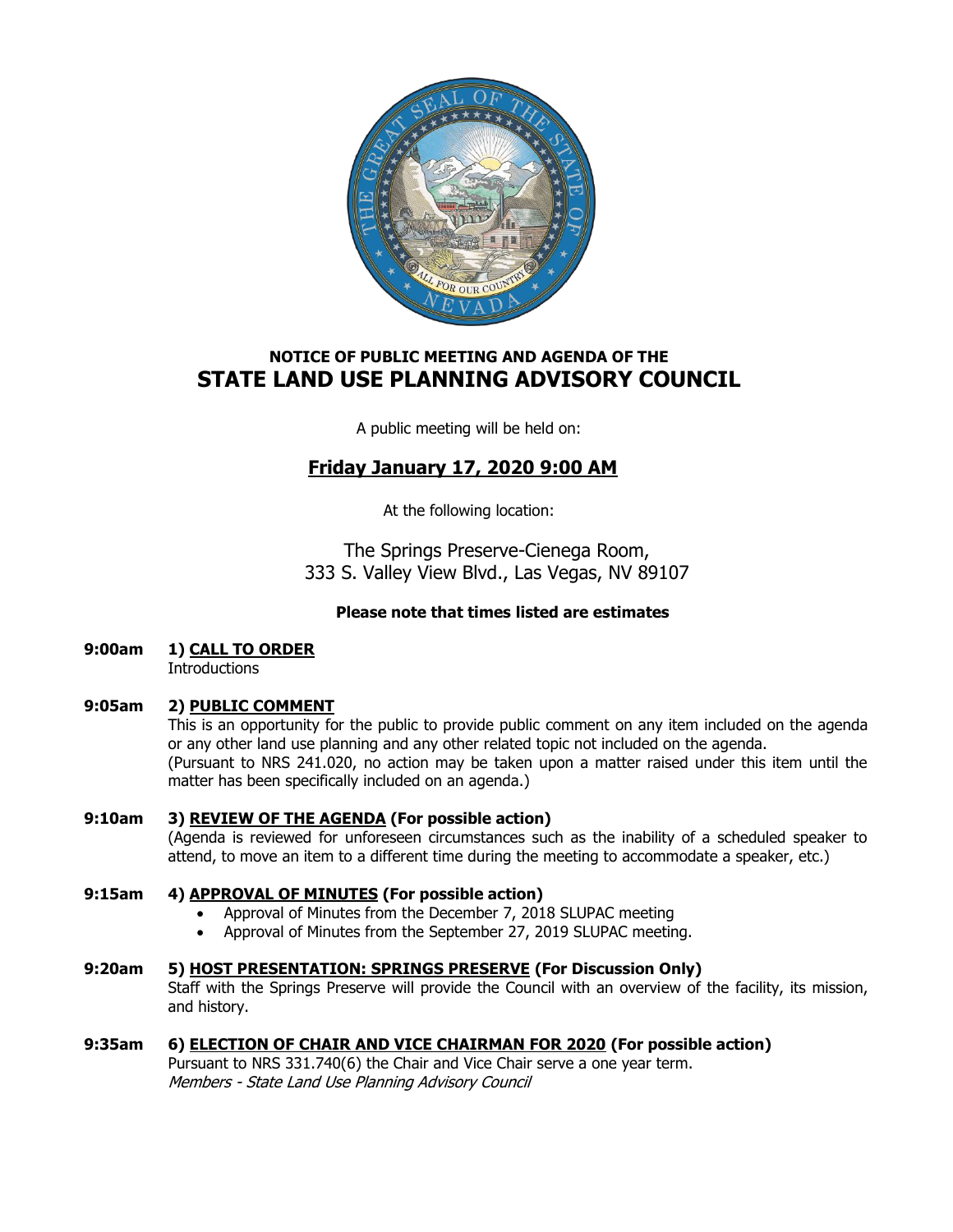## **9:45am 7) ELECTION OF FOUR MEMBERS TO SERVE ON THE SLUPAC EXECUTIVE COUNCIL (For possible action)**

The Executive Council (NRS 321.755) consists of four SLUPAC members and the Administrator of Nevada Division of State Lands and is charged with, upon request, resolving inconsistencies in land use plans between two or more adjacent or overlapping local governmental entities which cannot be resolved between them. The terms of each member of the Executive Council have expired. To the extent practicable, the members selected to serve on the Executive Council must be representative of the various geographic areas of this State. Each member of the Executive Council shall serve for 2 year terms.

Members - State Land Use Planning Advisory Council

#### **10:00am 8) CLARK COUNTY LANDS BILL PRESENTATION (For Discussion Only)**

Clark County staff will provide the Council with an overview of the Southern Nevada Economic Development and Conservation Act and the status of the bill. Members - State Land Use Planning Advisory Council

#### **10:30am 9) AFFORDABLE HOUSING DISCUSSION (For Discussion Only)**

Marilyn Kirkpatrick, Clark County Commissioner will lead the Council in a discussion on affordable housing within Clark County and discuss the county's ongoing efforts towards addressing the issue. Members - State Land Use Planning Advisory Council

#### **11:00am BREAK**

### **11:15am 10) REVIEW OF OPEN MEETING LAW AND SLUPAC POWERS & DUTIES (For Discussion Only)**

Tori N. Sundheim, Counsel from the Attorney General's Office, will provide the Council with a review of Open Meeting Law and the powers and duties of SLUPAC as defined in NRS 321.740 and 321.750. Members - State Land Use Planning Advisory Council

#### **11:35am 11) RECOMENDATION TO REPEAL OR REVISE SLUPAC BYLAWS AND DIRECTION ON POTENTIAL SLUPAC LEGISLATIVE CHANGES (For Possible Action)**

Currently, the SLUPAC bylaws allow members to designate an alternate member by contacting agency staff in writing or by telephone. However, SLUPAC designation of alternates isn't allowed by NRS. In addition to this inconsistency, the bylaws otherwise don't appear to offer guidance to Council members beyond what is provided in statute. Therefore, it is unclear what purpose and value the bylaws serve. The Council will discuss and provide direction to staff on whether to revise or repeal the SLUPAC bylaws. The Council will also discuss and provide direction to staff on whether to seek legislative clarification or changes to the SLUPAC powers and duties. Members - State Land Use Planning Advisory Council

#### **11:55am 12) COUNTY PLANNING UPDATES (For Discussion Only)**

Updates from SLUPAC members on planning and land use related activities within their areas of representation.

Members – State Land Use Planning Advisory Council

#### **12:55pm 13) FUTURE AGENDA ITEMS (For Possible Action)**

The Council will discuss and recommend items to be placed on a future SLUPAC agenda. Primary SLUPAC focus areas that were previously identified for 2019-2020 include: RS2477 roads protocol (NRS 405.204(3)), County NEPA Consistency Review Assistance, Public Land Policy Plan Update Assistance and Outreach, and public lands management specific to reclamation-related fuels management, grazing, and fire.

Members – State Land Use Planning Advisory Council

#### **1:15pm 14) SCHEDULING OF FUTURE SLUPAC MEETING DATES AND LOCATIONS (For Possible Action)**